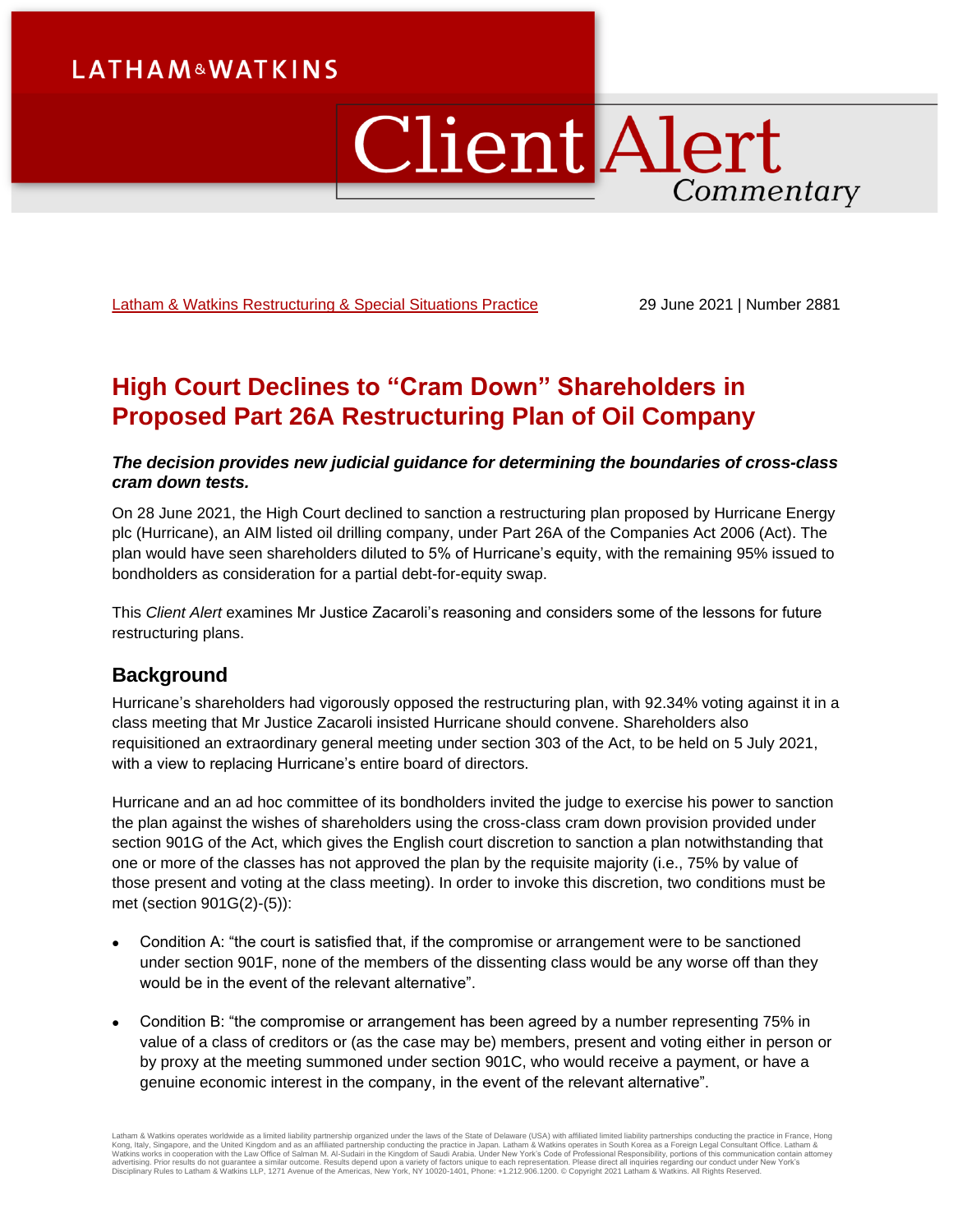The "relevant alternative" is defined in section 901G(4) as being "whatever the court considers would be most likely to occur in relation to the company if [the plan] were not sanctioned".

The cross-class cram down power was a major innovation to English restructuring law when it was introduced via the Corporate Insolvency and Governance Act last year. Thus far, it has been used twice, in the cases of *Re Virgin Active Holdings Ltd*<sup>1</sup> and *Re Deep Ocean 1 UK Ltd*. <sup>2</sup> No such power exists in relation to the restructuring plan's legislative forebear, the scheme of arrangement.

In *Virgin Active*, Mr Justice Snowden identified three steps in relation to Condition A:

- 1. Identifying what would be most likely to occur in relation to the company if the plan were not sanctioned (i.e., the "relevant alternative")
- 2. Determining the outcome or consequences of that occurrence for the stakeholders subject to the cram down
- 3. Comparing that outcome with the outcome and consequences for those stakeholders if the plan were sanctioned

## **The Decision**

Mr Justice Zacaroli made the following observations regarding the three steps in relation to Condition A:

- On the first step, he concurred with the judicial comments in *Virgin Active* that the court is not required to be satisfied that a particular alternative would definitely occur, merely (where there are possible alternatives) which one is most likely to occur.
- On the second step, he agreed with the judicial comments in *Virgin Active* that the outcome or consequences for the shareholders is to be assessed primarily, but not exclusively, in terms of the anticipated returns on their claims. Further, with comments of Mr Justice Trower in *Deep Ocean* that "any worse off" is "a broad concept and appears to contemplate the need to take into account the impact of the restructuring plan on all incidents of the liability to the [stakeholder] concerned". Finally, in determining whether shareholders were "any worse off" as a result of the Hurricane plan, it was necessary to take into account all incidents of their rights as shareholders.

In addition, Mr Justice Zacaroli endorsed the comments in *Virgin Active* that the exercise at the second step is "inherently uncertain because it involves the Court in considering a hypothetical counterfactual which may be subject to contingencies and which will, inevitably, be based upon assumptions which are themselves uncertain".

The judge concluded that by reference to the three steps, the threshold for satisfaction of Condition A had not been met for the following reasons:

 The "relevant alternative" in Hurricane's case, in contrast to that in *Virgin Active*, was not immediate insolvency. Instead, the most likely occurrence if the plan did not succeed was, even on Hurricane's own submissions, the continuance of the business for at least a further year (to May 2022) before the bonds became due for payment. Whilst current projections showed that by May 2022 there would be a shortfall in Hurricane's resources to repay the bonds, there was no question of an immediate liquidation. Further, various possibilities suggested that Hurricane could continue beyond May 2022,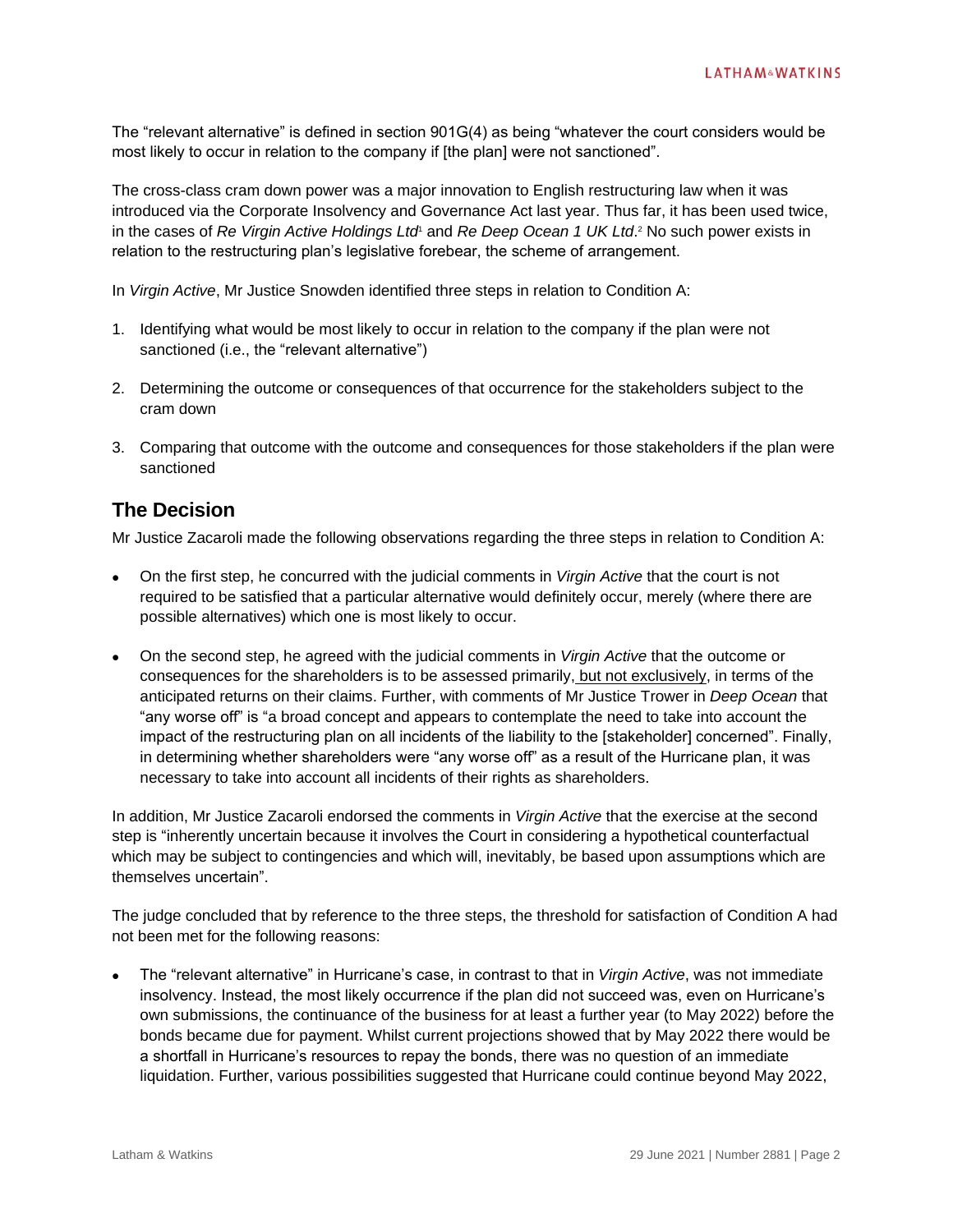providing "a realistic prospect that it will retain an income producing asset of at least some value to its shareholders".

 Having regard to the "inherent uncertainty" involved in the second step, the judge decided that he did not need to conclude that the most likely outcome from the relevant alternative was that there must be a return to shareholders at some point in the future. The fact that there was a realistic prospect that Hurricane would be able to discharge its obligations to the bondholders (based on a range of possibilities, including through refinancing any shortfall owing to the bonds), leaving assets with at least some potential for economic exploitation for shareholders, was enough to refute the idea that shareholders would be no better off under the relevant alternative than under the plan. Said Mr Justice Zacaroli:

"In other words, to retain 100% of the equity in Company that is continuing to trade, with a realistic prospect of being able to repay the Bonds in due course, is to my mind a better position than immediately giving up 95% of the equity with a prospect of a less than meaningful return as to the remaining 5%".

Because Condition A was not satisfied, the judge did not have to decide the question of whether he would have sanctioned the plan. Regardless, the judge noted, he would have declined to do so.

According to Mr Justice Zacaroli, the question of whether the shareholders were out of the money was a critical element in determining both whether they would be any worse off in the plan than in the relevant alternative and also to the exercise of discretion to "cram down". However, the test that Hurricane and the ad hoc committee had set for determining whether shareholders were out of the money was too narrow, focussed as it was only on whether Hurricane could generate sufficient cash from trading alone to repay the bonds in full. Too many variables could affect this outcome (not least the actual rather than the projected future oil price), and too many other options and possibilities were open to Hurricane, given that liquidation was not imminent, for the enquiry to be limited in the way that Hurricane and the ad hoc committee proposed.

As such, the judge did not accept the urgency to restructure the bonds that Hurricane and the ad hoc committee claimed, and said it was "reasonable to believe that a restructuring could be undertaken at a later stage", which reinforced "the conclusion that shareholders should not immediately be deprived of anything other than a de minimis interest in the equity". In particular, the judge was not persuaded that the need to renew a critical drilling rig charter would be as adversely affected by the failure of the proposed plan as Hurricane claimed, noting that "much more compelling evidence" was required from the company to back this assertion up than had been offered.

# **Conclusion**

The judgment is a welcome addition to the growing body of restructuring plan case law in England. The parameters of the cross-class cram down tests have been much debated amongst academics and practitioners, and more judicial guidance is helpful in delineating the boundaries more precisely. It is important that restructuring plans be successful and have some degree of predictability so that companies are not dissuaded from using them. At the same time, using restructuring plans to bind classes against their will is a potentially draconian power. Mr Justice Zacaroli has demonstrated that the court will consider carefully the exercise of that power, particularly if the alternative is not obviously immediate insolvency. In this respect the judgment echoes the recent scheme of arrangement decision in ALL Scheme Limited<sup>8</sup>, in which Mr Justice Miles rejected at sanction a compromise of consumer redress claims against Amigo Loans, in large part due to him being unconvinced about Amigo's claims about its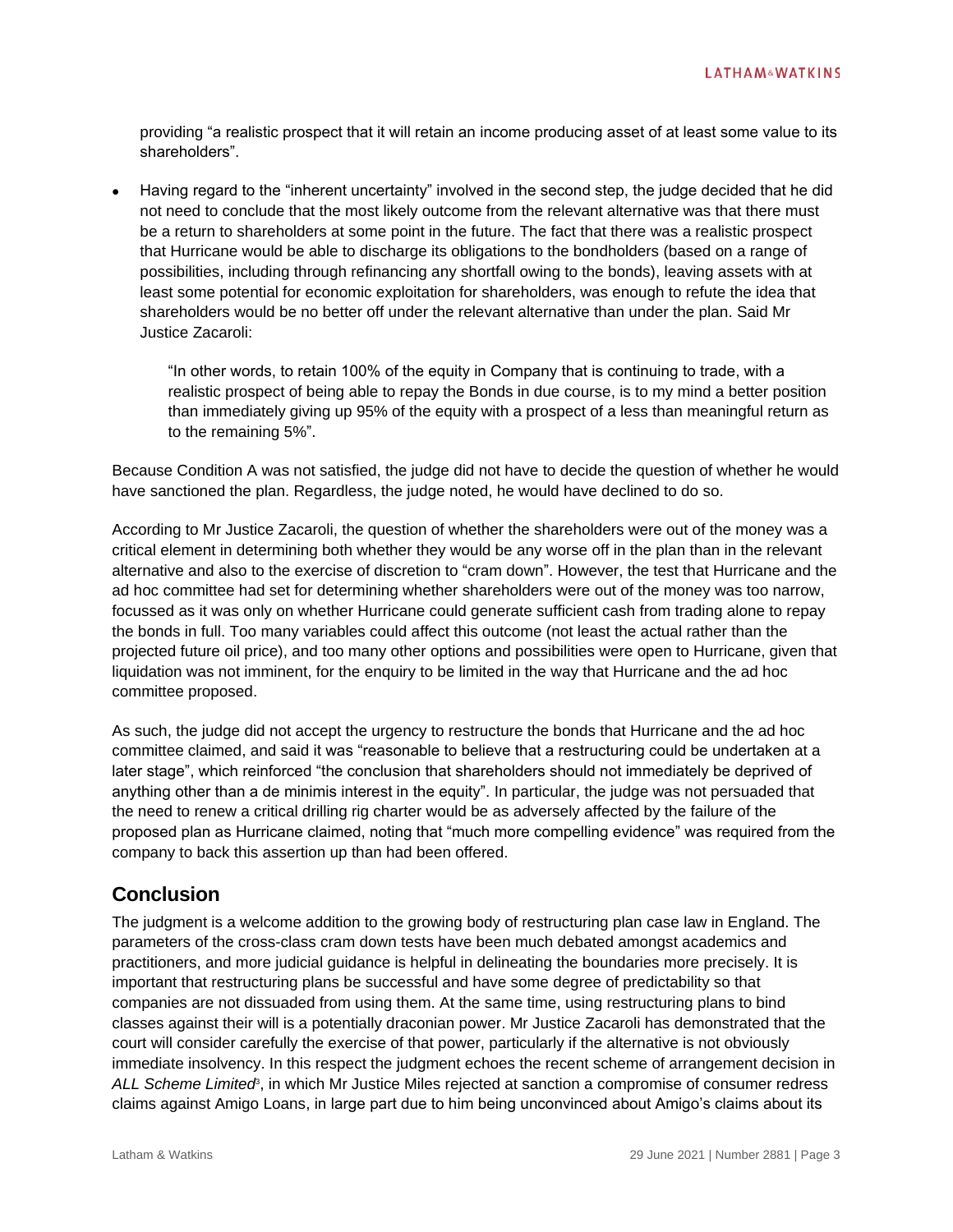imminent insolvency. Claims as to what the alternatives really are will be subject to close scrutiny, particularly when the court is being invited to use its restructuring plan cross-class cram down power, and robust evidence will be needed from companies to back up those claims.

If you have questions about this *Client Alert*, please contact one of the authors listed below or the Latham lawyer with whom you normally consult:

#### **[Bruce Bell](https://www.lw.com/people/bruce-bell)**

bruce.bell@lw.com +44.20.7710.1145 London

#### **[Jennifer Brennan](https://www.lw.com/people/jennifer-brennan)**

jennifer.brennan@lw.com +44.20.7710.1059 London

#### **[Yen Sum](https://www.lw.com/people/yen-sum)**

yen.sum@lw.com +44.20.7710.1046 London

### **[David Wallace](https://www.lw.com/people/david-wallace)**

david.wallace@lw.com +44.20.7710.4511 London

### **You Might Also Be Interested In**

[English Court Confirms Expansive Jurisdiction to Reverse Transactions to Defraud Creditors Even](https://www.lw.com/thoughtLeadership/english-court-confirms-expansive-jurisdiction-to-reverse-transactions-to-defraud-creditors-even-outside-insolvencies)  [Outside Insolvencies](https://www.lw.com/thoughtLeadership/english-court-confirms-expansive-jurisdiction-to-reverse-transactions-to-defraud-creditors-even-outside-insolvencies)

**[High Court Rejects New Look Landlords' CVA Challenge in Landmark Decision](https://www.lw.com/thoughtLeadership/high-court-rejects-new-look-landlords-cva-challenge-in-landmark-decision)** 

[Insolvency Reform: Spotting and Mitigating Future Risk in Supply Relationships \(Podcast\)](https://www.lw.com/webcasts/podcast-insolvency-reform-spotting-mitigating-future-risk-supply-relationships)

[UK Corporate Insolvency and Governance Act: New Restructuring Tools \(Webcast\)](https://event.on24.com/eventRegistration/EventLobbyServlet?target=reg20.jsp&referrer=https%3A%2F%2Fwww.lw.com%2F&eventid=2751893&sessionid=1&key=B0B6884556FF15E71EE657E016AC49CB®Tag=&V2=false&sourcepage=register)

*Client Alert* is published by Latham & Watkins as a news reporting service to clients and other friends. The information contained in this publication should not be construed as legal advice. Should further analysis or explanation of the subject matter be required, please contact the lawyer with whom you normally consult. The invitation to contact is not a solicitation for legal work under the laws of any jurisdiction in which Latham lawyers are not authorized to practice. A complete list of Latham's *Client Alerts* can be found at [www.lw.com.](http://www.lw.com/) If you wish to update your contact details or customize the information you receive from Latham, [visit our subscriber page.](https://www.sites.lwcommunicate.com/5/2399/forms-english/subscribe.asp)